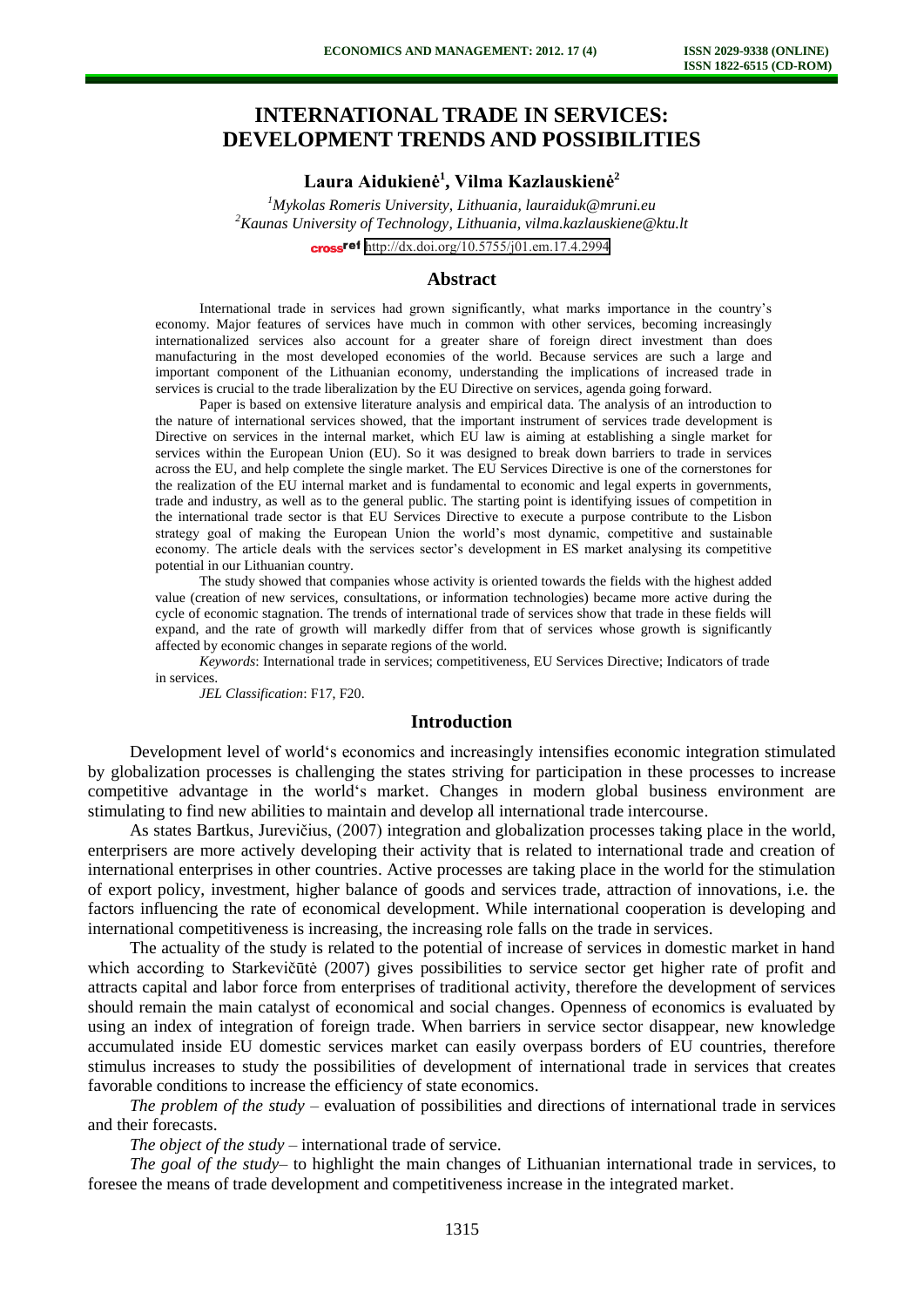*The research methodology:* referring to the studies of foreign and Lithuanian scientists, analysis and synthesis of literature, the data were systematized and holistic model of evaluation of possibilities of development of international trade in services was created.

International trade in services, their classification and instruments of regulation.

In order to describe the concept of International trade in services the description is invoked where international trade is named the business when the product created in one country is being sold to the buyer or customer in another country or is being used in another country (Melnikas et al. 2008). This description does not distinguish the notion of service and product named as object of trade contract. International trade also can be described as activity that is taking place in international degree and in international environment, activity that is performed by the subject, activity creating possibilities to the subject to receive some benefit, activity designed to realize products and services and increase the degree of their realization.

Legally it is purposeful to invoke the description of "services" notion that could be found in the Directive of services, allowing security of the freedom of development of suppliers of services in all the states members of EU and free movement of services in the states members of EU. The article 50 of the Consolidated Treaty on Establishing the European Community (Žin., 2004, Nr. 2-2) "Service" is named as individually performed economical commercial activity for consideration usually, because it is related to the goods, freedom of capital or persons movement.

According to the Treaty of EC and related practice of CJEU (Court of Justice of EU) the notion of "service" is described widely enough. As indicated in the article 50 of the Treaty, the service covers any individual economical activity usually for consideration. Therefore, referring to the Treaty of EC and Directive of services, in order to be considered as "service" it has to be independent, i.e. has to be provided by supplier (who can be natural person or body) not bounded by labor contract. Besides, such activity usually is being performed for consideration, in other words, this has to be an economical activity. Note that the Directive of services distinguishes "services of noneconomic character" that do not conform principles of "Economical activity" and are named as "Services of shared interests of noneconomic character ".

As seen, the participants of phenomenon of international trade in services can be both natural persons and bodies (enterprises, groups of enterprises). The Law of Services describes a "Member state provider" which is natural person proposing or supplying the service, another natural person who is using liberty of movement inside state members given by legislation of European Union, or body established in the state member or another organization or their subdivisions.

Referring to Article I part 2 of General agreement on trade in services (GATS), "trade in services" is described as supply of service: (see Figure 1).



**Figure 1.** Four model of international trade services: statistical parametre *Source:* Manual on Statistics of international trade in services, 2002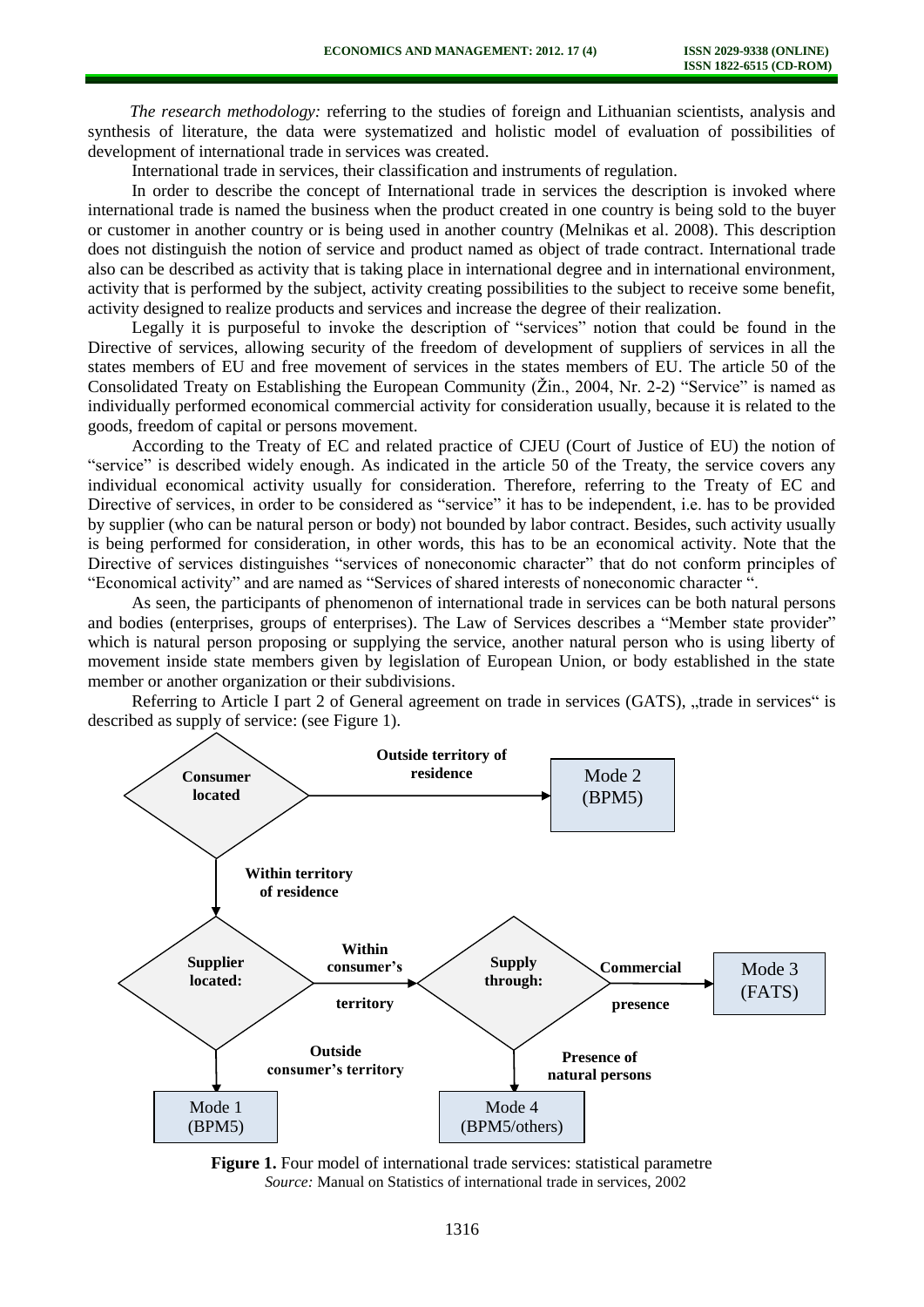- a) from territory of one state member to territory of any other state member;
- b) inside territory of one state member to consumer of services of any other state member;
- c) which is provided by supplier of one state member in territory of any other state member where supplier's commercial activity is registered;
- d) which is provided by service supplier of one state member in territory of any other state member through natural persons of state member.

Supply of services through border is described as services provided irregularly for a limited period when supplier of service established in one state country and services that do not require or use temporal infrastructures are being supplied in other state member temporarily.

Foreign consumption. Citizen of another state member arrives to another state and uses services (in this case possibilities are mostly related to the number of tourists).

Commercial establishment. Member of WTO of one state provides service in territory of another state and performs commercial operations, i.e. enterprise providing a service crosses border of another state and establishes agency or daughter enterprise through which supply of the service is being performed.

Services supplied by natural persons (personnel relocated inside the enterprise temporarily, business guests, contractual suppliers of services, individual specialists).

World trade organization highlights that service becomes the part/object of international trade when independently on place of agreement supplier and consumer of the service – natural persons or bodies – are residents of different countries. According to the statement of Žitkienė (2011) listed methods of transfer of services in the international extent increased the supply of services in the international extent after Uruguay round agreement, the meaning of concepts of export and import changed as well.

Lithuanian policy on foreign trade is the part of EU policy on general trade (EU GTP). EU policy on foreign trade is common to all states of EU and includes trade relationship only to the countries that are not part of EU (third countries).

The main shared goal of EU foreign trade policy is the increase of welfare of EU states and citizens by stimulating development of economical activity, high level of citizens' employment, competiveness and environment protection. This shows that processes of European Union evolution and development help entrenching of principles of free movement of goods, services, capital and labour force, increasing competitiveness of European Union all around the world. All processes mentioned are stimulating new cognition of evolution of international trade in services.

Free movement of services is being regulated by the directive on services in domestic market by European Parliament and Council on December 12, 2006. This directive foresees to reach new status of free trade in services in united European market. Removal of physical, technical barriers by accepting corrections suitable for state members in the laws and preparing new legislation of their implementation.

Attitudes of Directive of services were transferred to the Law of services of Lithuanian Republic that was passed on Seimas of Lithuanian Republic in December 15, 2009 and came into force in December 28, 2009.

So, on December 28, 2009 the Directive of services came into force in all Europeant Union that is striving for creation of legal foundation of liberty of establishment and free movement of services and to create domestic market of services of European Union.

The goal of Law of services is to consolidate the principles and means that ensure effective implementation of establishment liberty, liberty for supply of services and liberty for commercial activity of supply of services, also it makes assumptions to ensure high quality of services and reglament establishment of contact center and its main functions, administrative cooperation between competent institutions of Lithuanian Republic and European Commission in the field of supply of services. (The Law of services of Lithuanian Republic).

While regulating international movement of services in worldwide extent, big influence is made by World trade organization. GATT negotiation round that took place in 1987-1994 and established World trade organization (WTO), signed the General agreement on trade in services - GATS. Service council that acts in the structure of World trade organization controls the process of implementation of GATS. The goal of the agreement is to liberalize international trade in services, create the rules of this trade by creating better condition for development of trade in services and international development of service companies.

So, the second important source of reglamentation of international trade in services in worldwide market is General Agreement on Trade in Services – GATS, designed for liberalization of trade in services that is recently growing.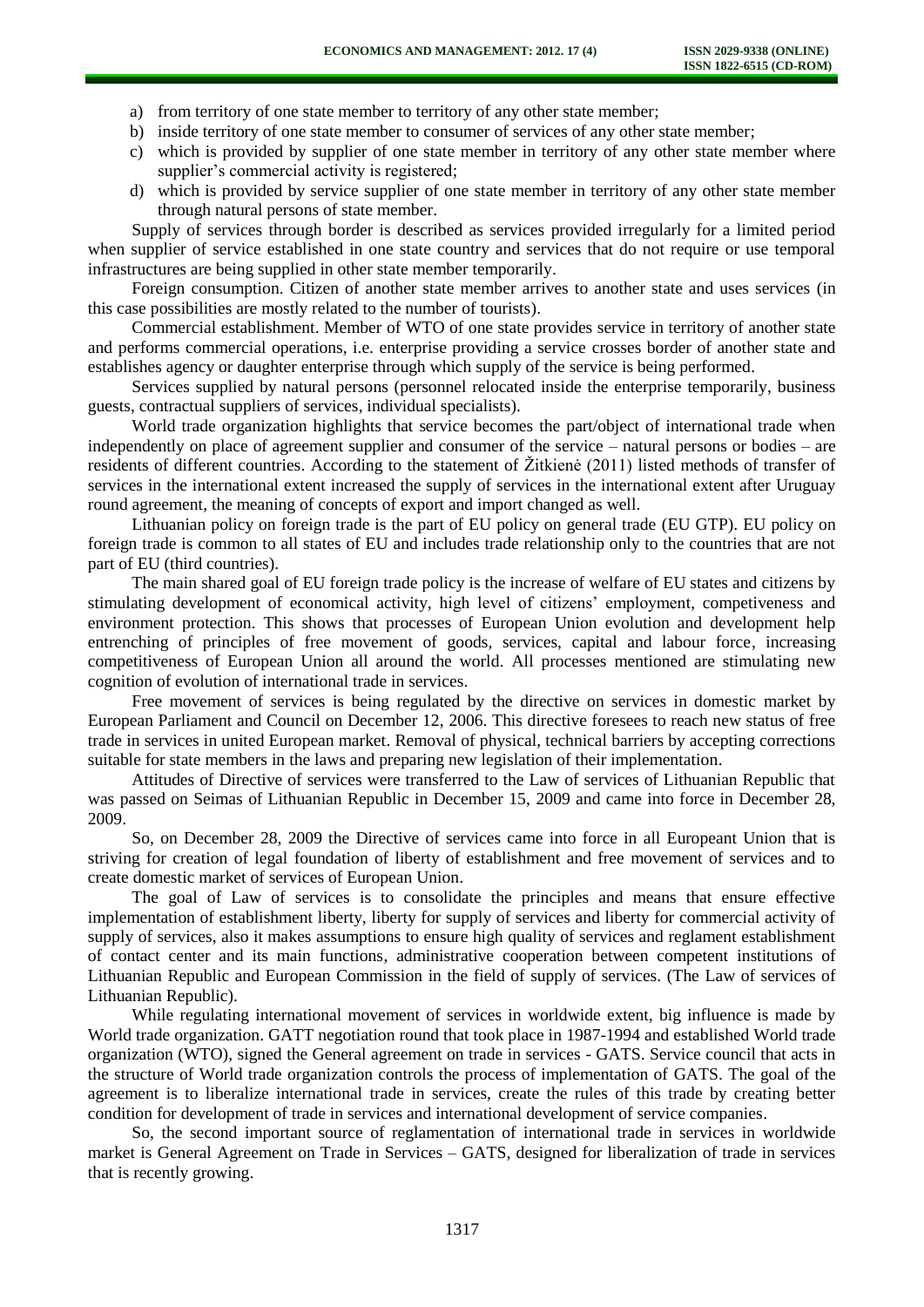By summarizing the accent could be made that General agreement on trade in services (GATS) allows the states members confirmation of means that are necessary in order to protect society's moral, to prevent fraud and confirmation of means dictated by reasonable reasons, including insurance of stability and entity of financial system, (opinion of European committee of economic and social affairs in the general agreement on trade in services (GATS)).

#### **The research and results of evaluation of possibilities of international trade in services**

In order to ground the strategy of development of international trade in services, it is necessary to evaluate the present situation of the state in respect of international markets and to distinguish factors creating complex competitive advantage. Complex evaluation of factors of international trade in services becomes the main stage of research and assumption of detection of development possibilities and barriers.

Development of service sector that is considered a driving force of economics of Western countries is stimulated by different factors (Bagdonienė, 2008): increasing degree of international trade, decrease of investment part in gross domestic product in economically strong countries and its increase in developing countries, increase of income per person, urbanization, demographic changes, development of services to manufacturers (Haksever et all, 2002), complexity of consumption and uncertainty of consumption with psychological nature (Gadrey, 1996), competition, increasing time needs of consumers, development of selfservice technologies, contracting and networks (Gustafsson, Johnson, 2003).

These statements show that performing the research of possibilities of development of international trade in services it is needed to perform analysis of market of world trade in services by using economical and official statistical indices, evaluating qualitative factors differently affecting state economics as well. The state oriented towards abilities development, research and development knowledge, informational and supply support systems, infrastructure of technologies attracts direct foreign investment of "high quality" that in turn open the possibilities for development of services of higher additional value.

According to the statistical data of worldwide trade in services the results grounding service development are seen, that are undoubtedly related to economical processes in all around the world as well.



**Figure 2.** Services trade balance (Exports minus imports of services), Billions of US dollars *OECD Factbook statistics, 2011*

During the analyzed period of 2003-2010 with regard to states of OECD (The Organization for Economic Co-operation and Development), the trade in services grew in rapid rate (4,2); in United States (3,2) and in Euro area 1,7. This shows that volume of EU international trade in services is characterized by positive balance and maintained growth rat till the year 2008.

*Export of services in 2011*. It is stated that the  $1<sup>st</sup>$  half-year of 2011 was record for the export of services, when exported services amounted in 1058,91 million Dollars, and growth in comparison with the same period of  $\,2010$  was 22,1 percent. The  $2<sup>st</sup>$  half-year of 2011 exported services amounted in 1432,87 million Dollars, and growth in comparison with the same period of 2010 was 37,8 percent.

Export of services grew in all directions of state groups foreseen in the strategy of export development. Lithuanian IT companies are strengthening their positions in the markets of Middle Asia – export of IT services in the  $1<sup>st</sup>$  half-year of 2011 in comparison with the same period of 2010 grew from 0 to 3,4 million Litas.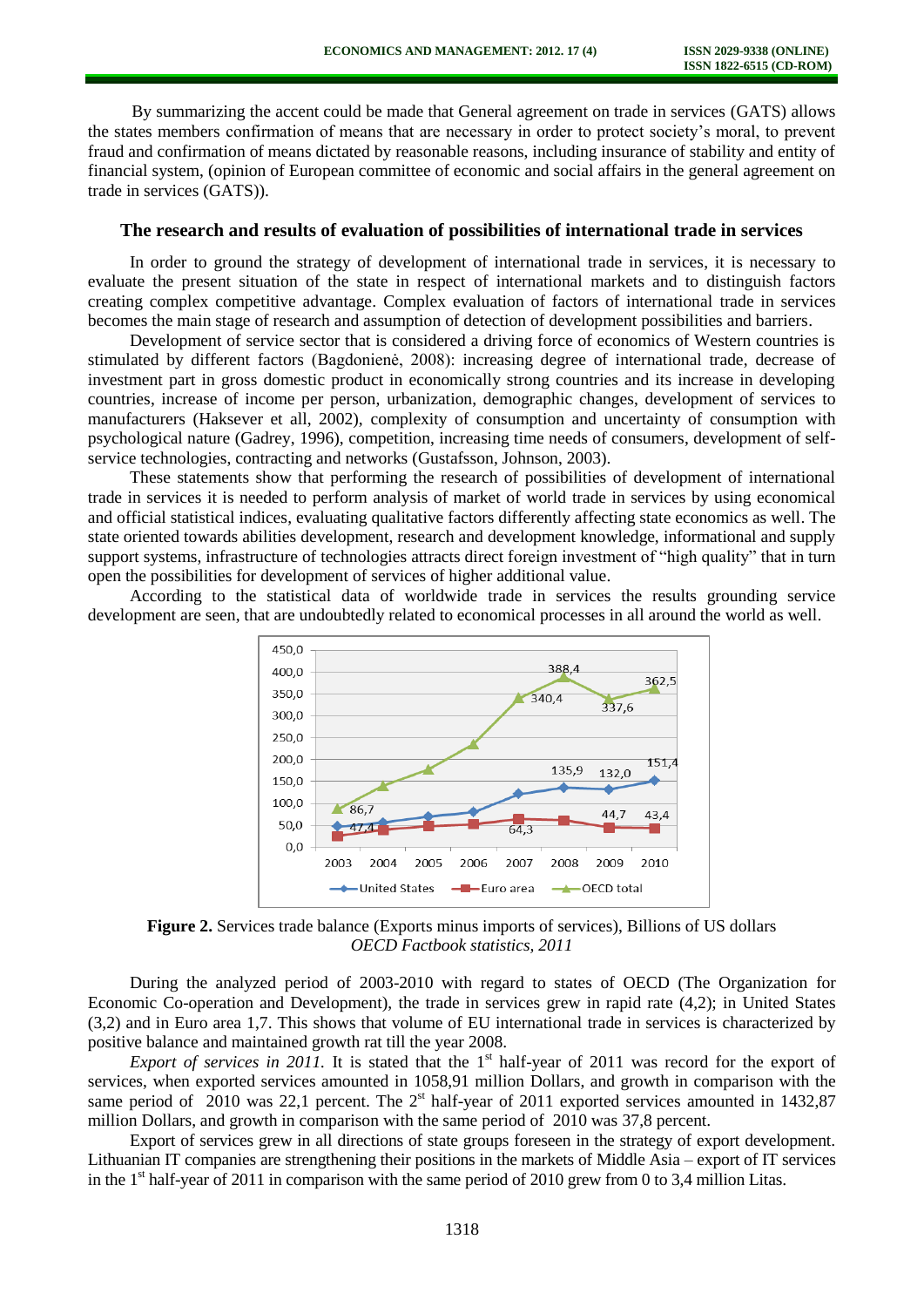More rapid growth of export of construction services is limited by unconformity of mechanism of providing of state warranty to needs of export of construction services.

| <b>Services</b> | 2010<br>I quarter | 2010<br>II quarter | 2010<br><b>III</b> quarter | <b>2010</b><br><b>IV</b> quarter | 2011<br>quarter | 2011<br>II quarter | 2011<br><b>III</b> quarter |
|-----------------|-------------------|--------------------|----------------------------|----------------------------------|-----------------|--------------------|----------------------------|
| Credit          | 866.93            | 039.57             | 1099,86                    | 1113,64                          | 1058,91         | 1432,87            | 1426,33                    |
| Debit           | $-602,75$         | $-730,07$          | $-715,37$                  | $-784,05$                        | $-717.35$       | $-980,2$           | $-946,37$                  |
| Balance         | 264,18            | 309.5              | 384,49                     | 329.59                           | 341,56          | 452,67             | 479,96                     |

**Table 1.** Transactions in services, million Dollars

*Export according to service types* shows that 3st half-year of 2011 exported services amounted in 1426,33 million Dollars, and growth in comparison with the same period of 2010 was 29,7 percent, as 67,7 percent of all growth of export of services concluded the growth of export of transport services that amounted 716 million Dollar, export of travel services grew by 267,9 million Dollar, construction services increased by 33,9 million Dollar, computer and informatics services increased by 10,3 million Dollar. The 3nd quarter of 2011 was record for the export of Lithuanian services, but was fixed the most increasing in services import in the 2st half-year of 2011, that amounted 980,2 million Dollars.



**Figure 3.** Structure of international trade in services

In the  $1<sup>st</sup>$  half-year in comparison with the same period of 2010 increase of export of transport services was mostly influenced by increased export of road freight amounting in 374,9 million Litas or 25,1 percent. But in the 2<sup>nd</sup> quarter of 2011 in comparison with the same 2010 export of services of road freight slowdown because of increased supply of transport and decreased prices of freight and amounted in 15,4 percent.

Freight carriers should not expect significant growth in the future because in the end of the  $2<sup>nd</sup>$  quarter already the indices of industrial production of the biggest European economics fixed slowdown of growth, and uncertainty on the future of some states of euro area determines more careful development of production of enterprises. Rate of worldwide trade is decreasing as well and all these factors will affect negatively Lithuanian freight sector, the influence of which will be little bit decreased by preparations to Christmas trade. Export of expedition, logistic and storage services during the analyzed period grew by 369,9 million Litas or 43,7 percent.

In the  $1<sup>st</sup>$  quarter of 2011 in comparison with the same period of 2010 construction services increased by 33,9 million Litas. The biggest growth was fixed in Spain amounted 19,8 million Litas, where two Lithuanian companies started their activity since the 2<sup>nd</sup> and 3<sup>rd</sup> quarters of 2010. The second is France where construction services grew by 8,52 million Litas. Growth of construction services in France can be related to the activity of the enterprise  $\mathbb{R}$ Senovė" in Cannes and Netherlands – 5,8 million Litas. According to the data of the questionnaire of members performed by Lithuanian association of builders, priority markets for export of Lithuanian construction sector are Scandinavian countries, United Kingdom, but more rapid growth is limited by absence of mechanism of state warranty to construction export. Such mechanism should allow gaining of warranties required by customers (that is complicated to Lithuanian enterprises without the support of the state), thus competitiveness of Lithuanian enterprises would increase in the international markets.

In the  $1<sup>st</sup>$  quarter of 2011 in comparison with the same period of 2010 export of services of computers and informatics increased by 10,3 million Litas or 21,9 percent. During the period analyzed the biggest